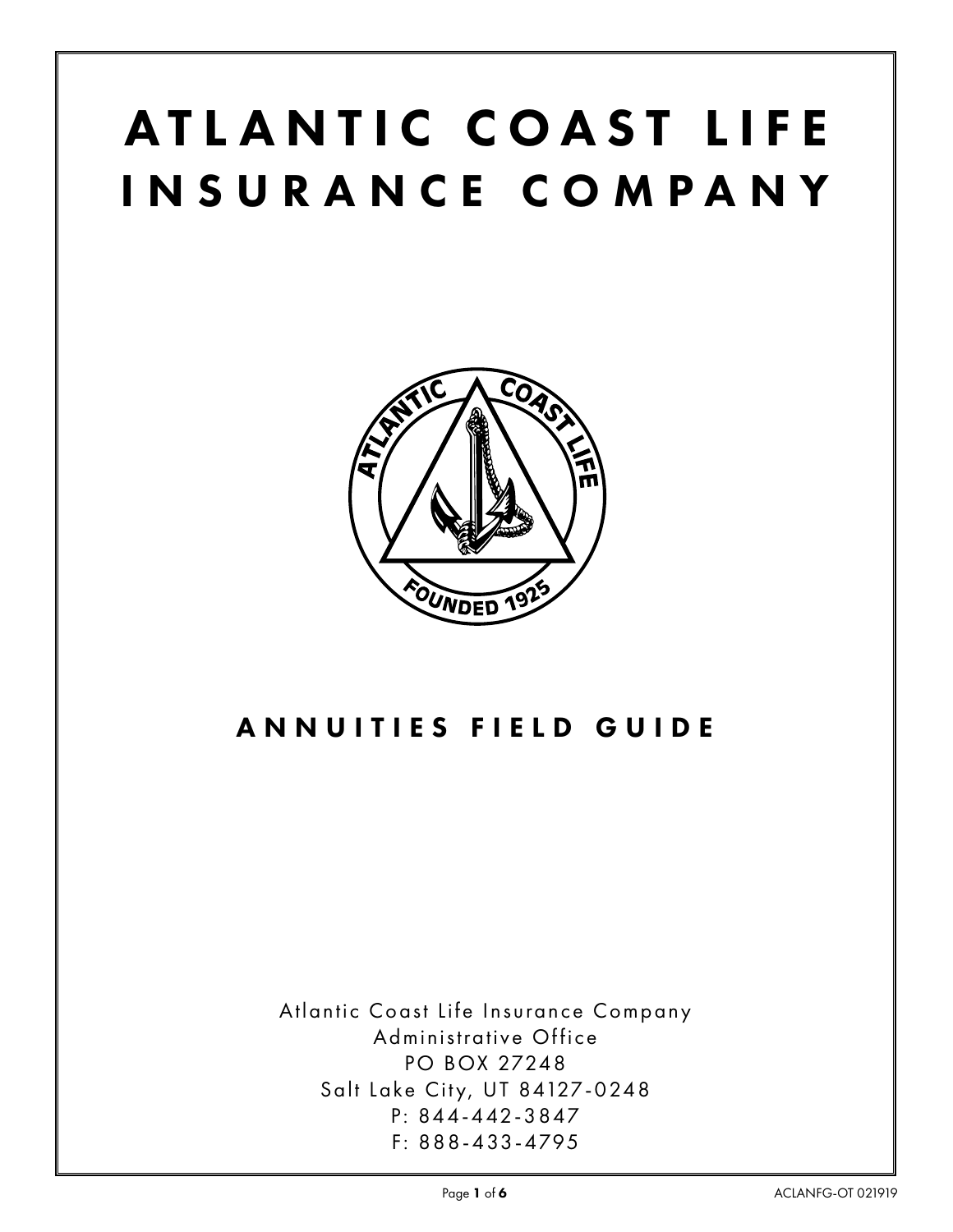This guide is intended to help you sell the Atlantic Coast Life Insurance Annuities. There are also several other tools available to support your needs, including the Quick Sheets and Client Brochures. You must ensure that you correctly represent, to a customer or prospect, the product features based on the actual wording of the applicable annuity and riders for your state.

Some features may not be available in all jurisdictions, and certain restrictions may apply. The Sales Department can provide more detailed product information and state availability.

#### For producer use only:

This document is intended for producer use only and should not be disclosed to the public. The information contained in this guide is general in nature and is subject to the applicable annuity and rider language.

# IMPORTANT CONTACT INFORMATION

# Home Office:

1565 Sam Rittenberg Boulevard Charleston, SC 29407

# Administrative Office:

PO Box 27248 Salt Lake City, UT 84127-0248

| Toll-Free Telephone | 844-442-3847 |
|---------------------|--------------|
| <b>Business Fax</b> | 888-433-4795 |

# Website:

acl.admin-portal.org

# **AGENT REQUIREMENTS**

*Please review the following to ensure that you are current on all requirements to sell annuity products.* 

- E&O Coverage (minimum amounts of \$1,000,000 single occurrence and \$1,000,000 in aggregate)
- AML Training (required every two years)
- Training as required by NAIC Suitability in Annuity Transactions Model Regulation

Please visit **acl.admin-portal.org** for more information.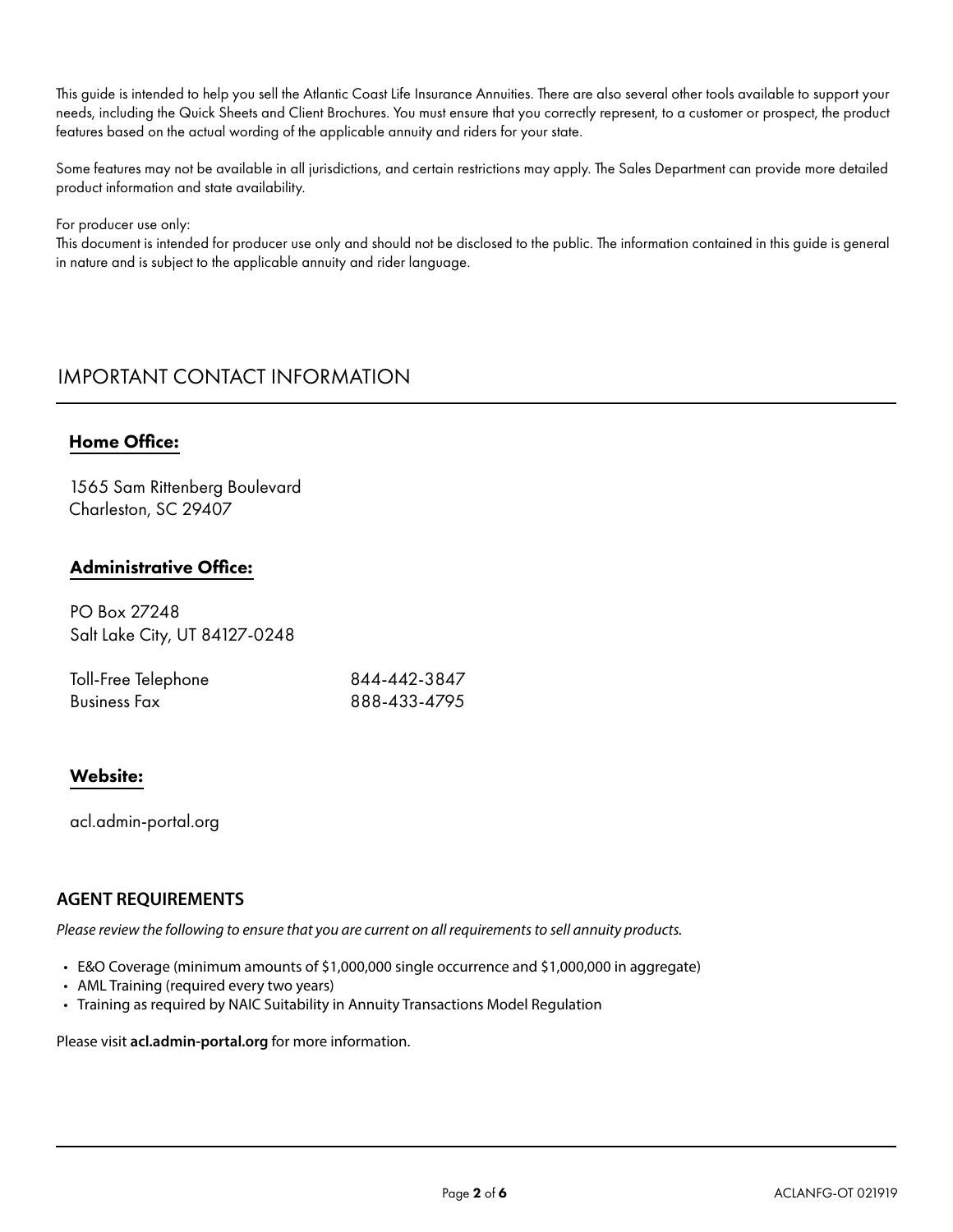## **ANNUITY PREMIUM TAXES**

*To date seven states have tax annuity considerations.*

#### **States Requiring Premium Taxes**

| <b>State</b>  | <b>Qualified</b>                                              | <b>Non-Qualified</b>                                          |
|---------------|---------------------------------------------------------------|---------------------------------------------------------------|
| California    | 0.50%                                                         | 2.35%                                                         |
| Maine         | $0.00\%$                                                      | 2.00%                                                         |
| Nevada        | $0.00\%$                                                      | 3.50%                                                         |
| South Dakota  | 1.25% on first \$500,000<br>0.08% portion exceeding \$500,000 | 1.25% on first \$500,000<br>0.08% portion exceeding \$500,000 |
| West Virginia | 1.00%                                                         | 1.00%                                                         |
| Wyoming       | 0.00%                                                         | 1.00%                                                         |

Note: Although Florida imposes a premium tax, the state grants exemption from the tax if the insurer can show that the savings from the exemption are passed on to Florida policy owners. Atlantic Coast Life Insurance Company will pass on the premium tax savings to Florida policy owners so no premium taxes will be withheld.

#### **Procedures - South Dakota**

For all annuities except the Safe Harbor and the Safe Haven, Atlantic Coast Life will pay premium taxes in the state of South Dakota on a 'front-end' basis, as required by the Department of Insurance. The premium deposit will be reported at the time premiums are paid for the purchase of the deferred annuity, and the premium tax amount will be deducted from the policy owner's account. The full initial premium deposit will be reflected in the contract delivered to the policy owner and the payment of the premium taxes will be reported to the policy owner when the first annual Contract Summary is delivered.

For the Safe Harbor and the Safe Haven annuities, Atlantic Coast Life will pay premium taxes as outlined above only when the Death Benefit Rider is elected. If no Death Benefit Rider is elected, premium taxes are not required. It is important that the policy owner is aware of the premium tax liability at the point of sale. Please make sure your clients are aware of this situation and how Atlantic Coast Life will process the transactions.

#### **Procedures - West Virginia**

West Virginia Premium Taxes will be charged on a 'back-end' basis upon annuitization only.

#### *Atlantic Coast Life Insurance Company is not currently offering annuities in California, Maine, Nevada, or Wyoming.*

# **IMPORTANT ITEMS TO CONSIDER**

- 1. Age used for commissions owner (See commissions section for more details)
- a. if joint then older of the two
	- b. if non-natural owner then age of oldest annuitant
- 2. Age used for maturity/issue age owner a. if joint then older of the two
- 3. Age used for calculating surrender charges owner a. if joint then older of the two
- 4. When there are joint owners/annuitants we assume 50%/50% ownership for tax reporting purposes

#### **POLICIES**

Policies are issued daily. Atlantic Coast Life Insurance Company dates the business as of the day cash is received. Contract processing activities take two business days before the policy is sent to the agent.

If the policy is approved other than as applied for, the Agent will be notified and allowed one business day to advise us whether or not to proceed. Otherwise, the policy will be issued for and the credited interest will be adjusted accordingly.

Policies will be sent to the agent. Policies under \$200,000 are sent by FedEx 2-Day Delivery. Policies \$200,000 or more are sent by FedEx Overnight Delivery.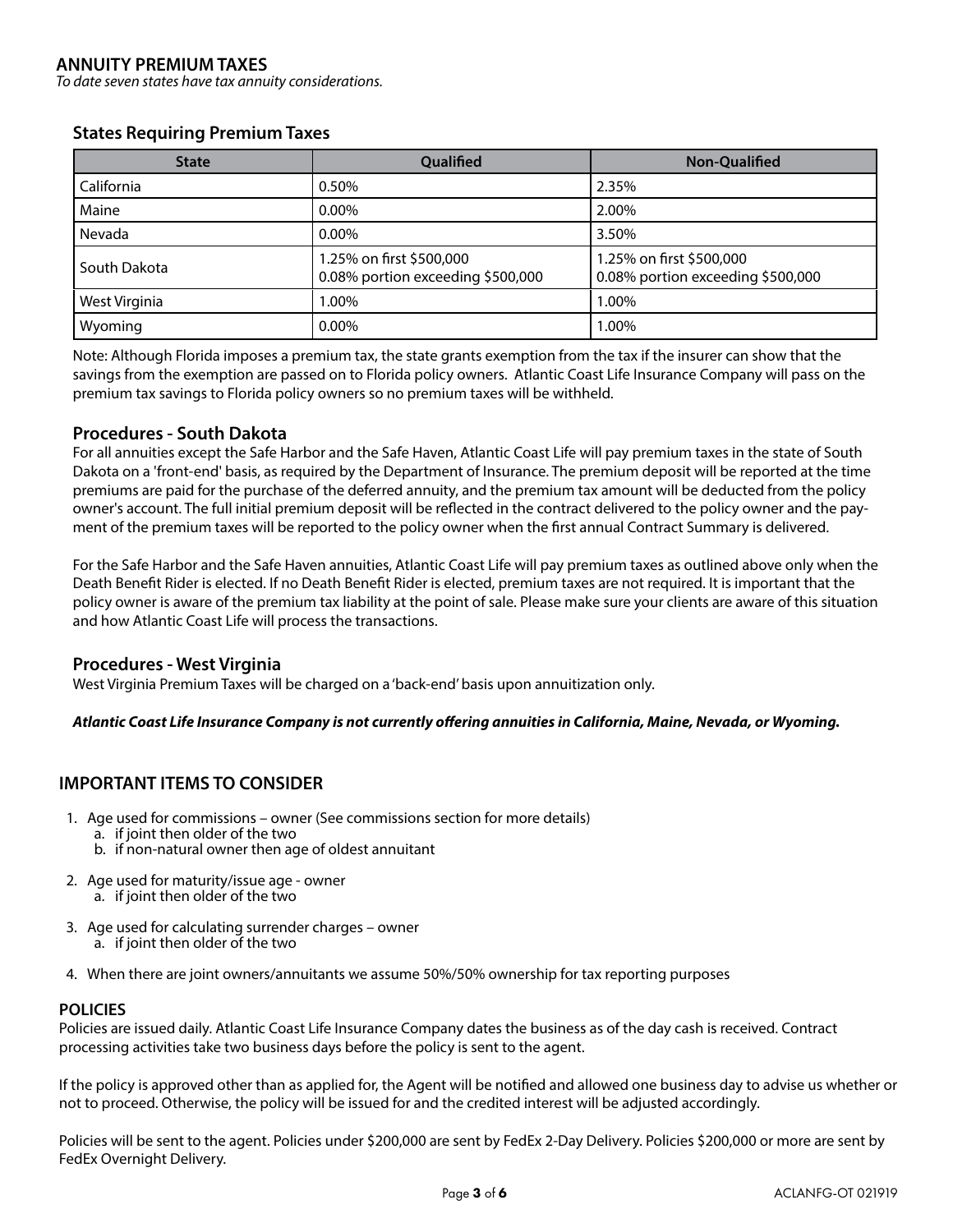# **APPLICATION PROCESS**

Applications may be submitted by e-mail to acl.newbusiness@insadminservices.com. Applications not e-mailed should be sent by FedEx delivery to Administrative Office, 1405 West 2200 South, Salt Lake City, UT 84119. Please do not use regular mail.

- The original Transfer/1035 Exchange Form is required upon submission. Send the original Transfer/1035 Exchange Form and/or check by overnight delivery to the Administrative Office. After sending our Letter of Acceptance to the transferring
- company we will follow up every seven (7) days until funds are released.<br>• All applications are considered on an individual basis. Atlantic Coast Life Insurance Company reserves the right to limit or • All applications are considered on an individual basis. Atlantic Coast Life Insurance Company reserves the right to limit or reject any application based on the suitability of each client.
	- Ensuring that all applicable fields are completed will help expedite processing time.
	- The current year's RMD should be taken prior to transfer/rollover to Atlantic Coast Life Insurance Company.
	- Policies are approved to be issued once all missing requirements, including funds, are received. The Safe Haven and Safe Harbor Bonus Guarantee annuities are issued daily. The Guaranteed Income, Income Navigator, Retirement Plus Multiplier, and Safe Anchor annuities are issued 4 times a month on the 1st, 8th, 15th, and 22nd. Policy contracts are mailed one to two business days after the policy's Issue Date.
	- Delivery Receipts we do require delivery receipts prior to paying commissions for any contract with a single premium of \$250,000 or more.

#### **CREDITING INTEREST RATE, PARTICIPATION RATE, AND CAP CHANGES**

Once a decision has been made to change the crediting rate and/or participation rate, we will notify agents via e-mail and on our website. From the time of the announcement there will be up to a two-week period before the changes take effect. However, in some cases a shorter notice period may be required. All applications signed and dated prior to the effective date must be received at the Home Office within five business days.

45 Day Hold – we will process applications for up to 45 days from the effective date of any crediting rate and/or participation rate adjustments for all applications dated prior to the rate adjustment effective date. This hold period should be sufficient to allow for processing and any exchanges or transfers that need to take place before the contract is issued. All applications signed on or after the effective date of a rate adjustment will receive the current crediting rate and/or participation rate. If the crediting rate and/or participation rate increases, all applications received regardless of the date signed, will receive the higher crediting rate and/or participation rate.

Any applicable Index Account Caps and beginning values for the S&P 500 index will not be set until the policy date. They may be different from the Cap set when the application was signed.

#### **TRUSTEE CERTIFICATION OF TRUST**

If the Owner or Beneficiary is a Trust, please complete form **CERTTRUST-OT, Trustee Certification of Trust** and include a copy of the following pages from the Trust documents with the application:

- Page indicating Name of Trust
- Signature page of Trust document
- TIN (tax identification number) for the Trust
- Application must be signed with a designation after each signature
- In addition to the Trustee Certification, please complete the **72u Trust and Other Non-Natural Owner** form

#### **OWNER/BENEFICIARY AS A CORPORATION, NON-PROFIT ORGANIZATION OR ENTITY**

If the Owner or Beneficiary is a Corporation/Entity, please include a copy of the following with the application:

- Certificate of Existence/Certificate of Good Standing
- TIN (tax identification number)
- Application must be signed with a designation after each signature
- In addition to the Certification of Existence/Certificate of Good Standing, please complete the **72u Trust and Other Non-Natural Owner** form

#### **RENEWAL PROCEDURES**

- We will send notice of renewal options to Owners, with a copy to the agent(s) of record approximately 45 days prior to a contract anniversary date at the end of the initial guarantee period. The notice will include the necessary forms needed to make changes. The notice will state the current crediting rate, if applicable, however, the rate is subject to change during the time the letter is mailed and the anniversary date.
- The renewal forms are due back to the administration office within the 30 day window prior to the anniversary date. No action is necessary if the client does not want to make any changes or request the funds. We will renew the contract or roll-up period for another guarantee period matching the initial period automatically.
- No additional funds may be added to the contract value during renewal.
- We offer a 45-day rate lock on renewal crediting rates. The rate indicated on the renewal letters will be guaranteed for 45-days after the letter is mailed.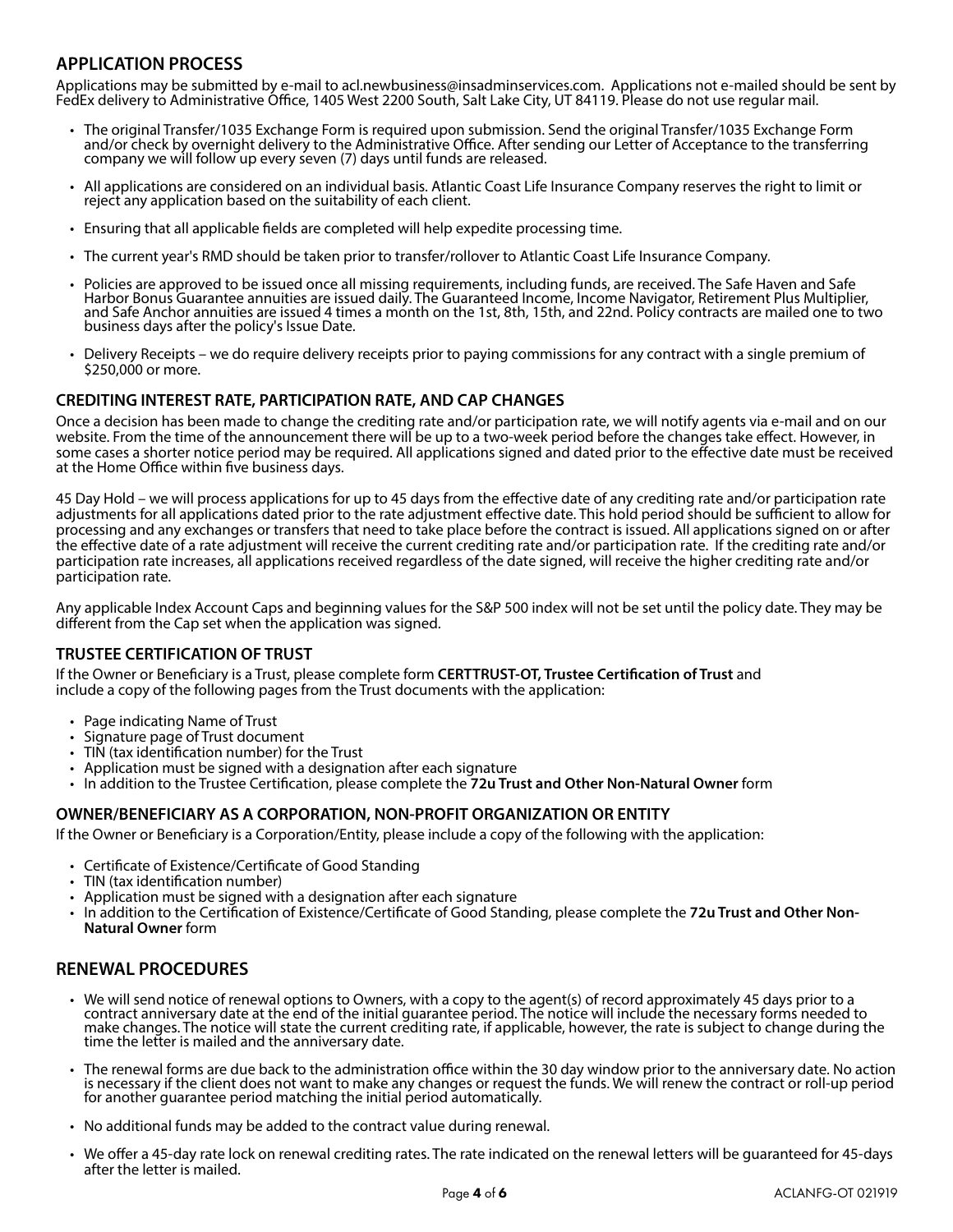# **SUITABILITY**

*You are required to complete the Suitability Questionnaire and review the Disclosure form with each applicant. Return the Suitability form to the Administrative office with the application and leave the Disclosure form with the applicant.*

Suitability is based on the producer recommendation and Atlantic Coast Life Insurance Company's assessment of suitability which includes:

- Age
- Annual income
- Financial situation and needs (including funding)
- Financial experience
- Financial objectives
- Intended use of the annuity
- Financial time horizon
- Existing assets (including investment and life insurance holdings)
- Liquidity needs
- Liquid net worth
- Risk tolerance
- Tax status/Filing status

# **COMMISSION**

Please see your upline for your commission schedule and any details in reference to your commission payout. Below is some general information.

- Commission is based on the owner's age. If there are joint owners, it is based on the older of the two. In the case of a nonnatural owner, commissions are based on the annuitant's age or oldest annuitant if there are joint annuitants.
- Commissions are paid based on the owner's age at issue and not the owner's age at the time the application is received.

For example, John Doe's birthday is April 15th. He signed an application on April 1st and is currently 80 years old. The Administrative Office received the application on April 3rd. There was a 1035 request to have funds transferred from an existing annuity. The funds were received at the Administrative Office on April 18th and the policy was issued the same day. The issue age would be 81 and the commissions in this case would be paid based on the issue age 81 and not 80.

- If a policy automatically rolls into a new guarantee period by not removing the funds within the 30 day window, then commissions are automatically paid at half the original commission without any additional paperwork from the agent.
- We do require a delivery receipt prior to paying commissions for any contract with a single premium of \$250,000 or more.
- Commissions are paid upon approval.

#### **COMMISSION CHARGE BACKS**

#### **Guaranteed Income Annuity**

Owner's Death:

- If the owner's issue age is 80 or younger, 100% will be charged back if the death occurs in the first six months of the first contract year and 50% will be charged back if the death occurs in the last six months of the first contract year.
- If the owner's issue age is 81 or older, 100% will be charged back if the death occurs in the first contract year and 50% will be charged back if the death occurs in the second contract year.

Withdrawals and Surrenders:

• Commissions will be charged back if a policy is surrendered or partially surrendered within the first year. The charge back is pro-rated based on the portion of the premium that is surrendered.

#### **Retirement Plus Annuity**

Owner's Death:

• If the owner's issue age is under 80, there is no charge back at death.

• If the owner's issue age is 80 or older, 50% will be charged back if the death occurs in the first contract year.

Withdrawals and Surrenders:

• 100% of commissions will be charged back if a policy is surrendered or partially surrendered in the first six months of the first contract year and 50% will be charged back if the surrender or partial surrender occurs in the last six months of the first contract year. The charge back is pro-rated based on the portion of the premium that is surrendered.

#### **All Other Annuities**

Owner's Death:

- If the owner's issue age is under 80, there is no charge back at death.
- If the owner's issue age is 80 or older, 50% will be charged back if the death occurs in the first contract year. Withdrawals and Surrender:
	- Commissions will be charged back if a policy is surrendered or partially surrendered within the first year. The charge back is pro-rated based on the portion of the premium that is surrendered.